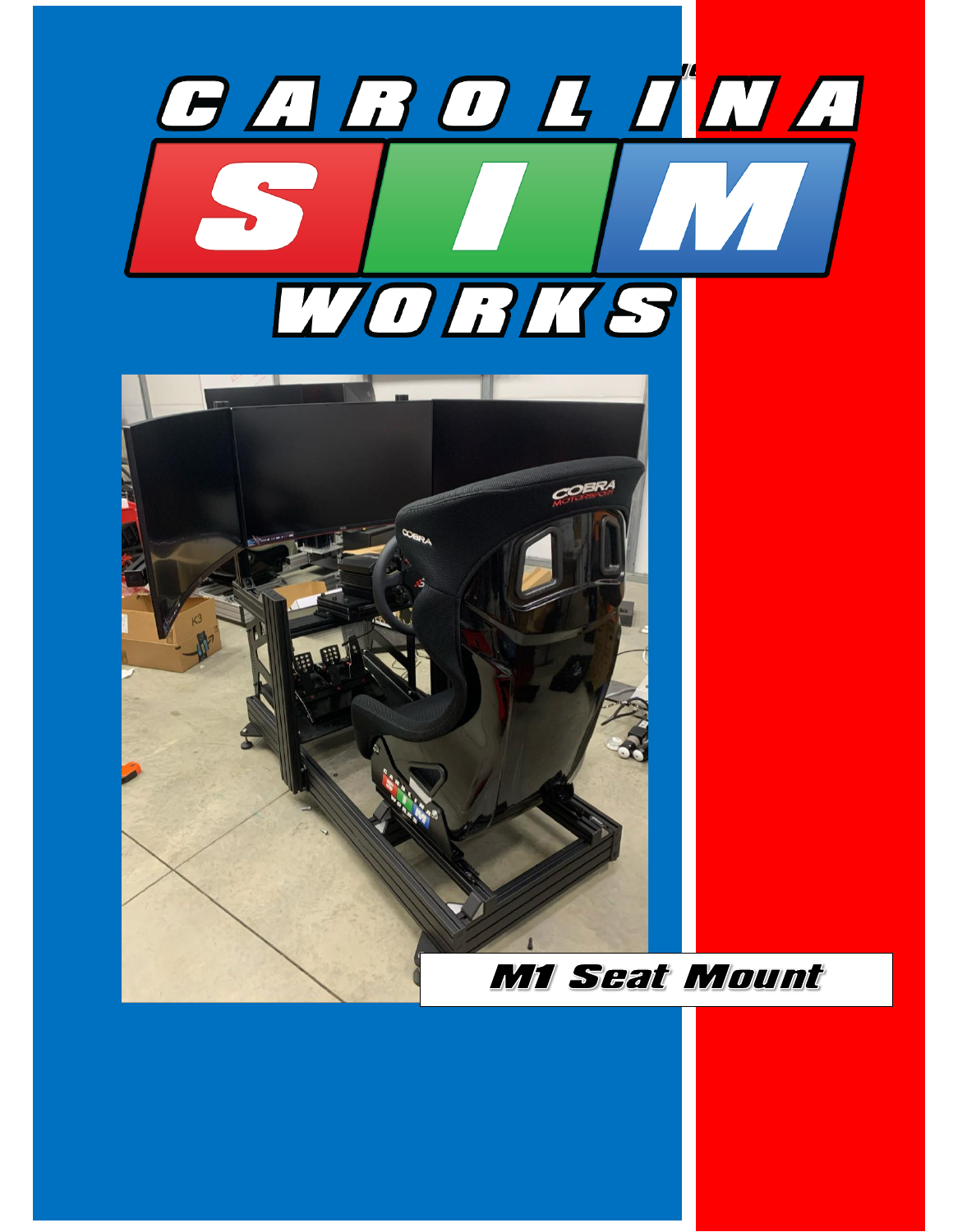# M1 Sim Chassis Assembly Instructions

Tools Needed: M8 Allen Wrench, 13MM Adjustable Wrench.

1. Unwrap all components from the seat slide box.





### 2. Attach Sliders to Seat Rails

Parts: (2) Seat sliders, handle





Insert (2) T-Nuts in 15/15 Seat Rails. Use (2)

M8x12 to attach seat slider. You may have to slide up and back to expose the holes to insert the SHCS.

## Repeat on other side.

Attach the handle to the interior of the seat sliders. Handle

should point slightly up to make it easy to grab from the seated position. You may need to bend the handle to the width of your seat to assure a snug fit.



### 3. Attach Seat Mounts to Sliders Uprights

Parts: Left Seat Mount Right Seat Mount

|  | DiahC |
|--|-------|

Place Seat mount on top of seat slider with slotted holes toward the front. Use (2) 8Mx16 SHCS (inserted up from the slider) and (2) M8 Nuts on Top to attach the seat Mount.

Repeat on other side.